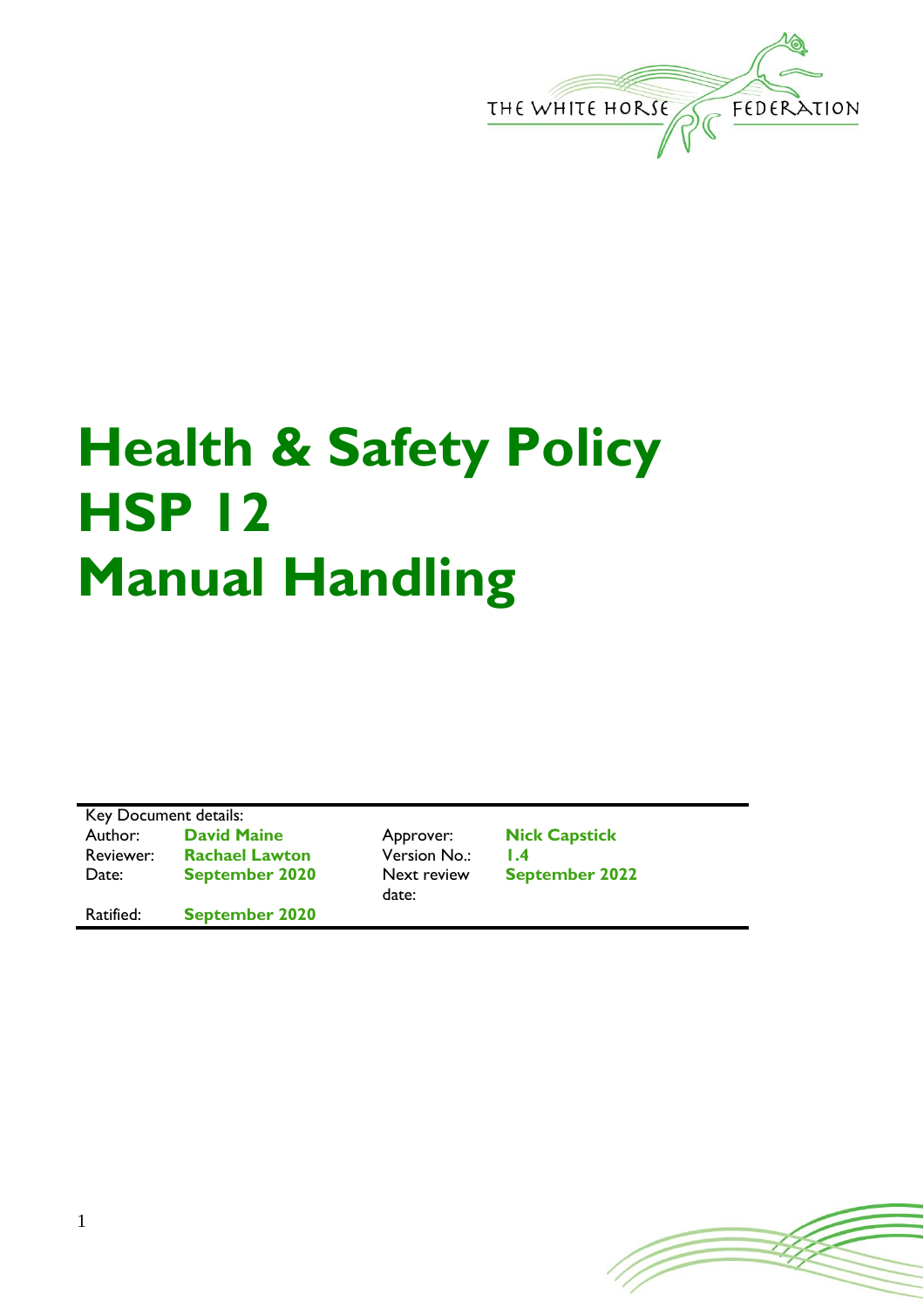

| <b>Title:</b>       | HSP12 - Manual Handling                                                                   |  |  |
|---------------------|-------------------------------------------------------------------------------------------|--|--|
| Author(s):          | David Maine                                                                               |  |  |
| Date:               | September 2020                                                                            |  |  |
| <b>Review date:</b> | September 2022                                                                            |  |  |
| <b>Application:</b> | This policy applies equally to all The White Horse Federation (TWHF) employees            |  |  |
|                     | including agency or casual staff, and to all premises where TWHF is either the 'employer' |  |  |
|                     | or is in control of the premises.                                                         |  |  |

|                       | <b>Definitions</b>                                                                                                                                                                                                  | For the purpose of this policy, the following definitions apply;                              |                                                                                     |  |  |  |  |
|-----------------------|---------------------------------------------------------------------------------------------------------------------------------------------------------------------------------------------------------------------|-----------------------------------------------------------------------------------------------|-------------------------------------------------------------------------------------|--|--|--|--|
|                       |                                                                                                                                                                                                                     | Manual                                                                                        | The transporting or supporting of loads, by either direct or indirect use           |  |  |  |  |
|                       |                                                                                                                                                                                                                     | Handling (MH)                                                                                 | of the hands or other bodily force. This includes the lifting, lowering,            |  |  |  |  |
|                       |                                                                                                                                                                                                                     |                                                                                               | pushing, pulling, supporting, carrying or movement of loads.                        |  |  |  |  |
|                       |                                                                                                                                                                                                                     | <b>Injury</b>                                                                                 | Injury to any part of the body caused by manual handling. Injuries                  |  |  |  |  |
|                       |                                                                                                                                                                                                                     |                                                                                               | include; strained muscles, over-stretched or torn ligaments, trapped,               |  |  |  |  |
|                       |                                                                                                                                                                                                                     |                                                                                               | compressed or impinged nerves and disc damage (e.g. pro-lapsed disc).               |  |  |  |  |
|                       | <b>Policy Aims</b>                                                                                                                                                                                                  | The objective of this policy is to reduce the risk of injury to those persons who may be      |                                                                                     |  |  |  |  |
|                       |                                                                                                                                                                                                                     |                                                                                               | involved in manual handling activities to a tolerable level.                        |  |  |  |  |
| <b>Policy</b>         |                                                                                                                                                                                                                     | TWHF will comply with the Manual Handling Operations Regulations 1992 (as amended),           |                                                                                     |  |  |  |  |
|                       |                                                                                                                                                                                                                     | which place a requirement on the employer and employee to reduce the hazards to health        |                                                                                     |  |  |  |  |
|                       |                                                                                                                                                                                                                     | associated with the manual handling of loads. Accordingly, TWHF will:                         |                                                                                     |  |  |  |  |
|                       |                                                                                                                                                                                                                     |                                                                                               |                                                                                     |  |  |  |  |
|                       |                                                                                                                                                                                                                     | avoid the need for hazardous manual handling operations;<br>$\bullet$                         |                                                                                     |  |  |  |  |
|                       |                                                                                                                                                                                                                     | assess the risk of injury from any hazardous manual handling that can't be avoided and        |                                                                                     |  |  |  |  |
|                       |                                                                                                                                                                                                                     | eliminate or reduce these to a tolerable level;                                               |                                                                                     |  |  |  |  |
|                       |                                                                                                                                                                                                                     | ٠                                                                                             | introduce appropriate measures to reduce the risk of injury from hazardous manual   |  |  |  |  |
|                       |                                                                                                                                                                                                                     | handling, so far as is reasonably practicable;                                                |                                                                                     |  |  |  |  |
|                       |                                                                                                                                                                                                                     | provide equipment to enable manual handling activities to be undertaken safely:<br>٠          |                                                                                     |  |  |  |  |
|                       |                                                                                                                                                                                                                     | provide suitable and sufficient supervision, training, (including periodic refresher          |                                                                                     |  |  |  |  |
|                       |                                                                                                                                                                                                                     |                                                                                               | training), and information to all staff involved in manual handling operations.     |  |  |  |  |
| <b>Risk</b>           |                                                                                                                                                                                                                     |                                                                                               | Manual handling injuries such as musculoskeletal disorders (MSD) to include muscle, |  |  |  |  |
|                       |                                                                                                                                                                                                                     | ligament and nerve damage and other types of injuries such as bruises, cuts and fractures.    |                                                                                     |  |  |  |  |
| <b>Responsibility</b> |                                                                                                                                                                                                                     | This responsibility is discharged primarily at the line management/operational level.         |                                                                                     |  |  |  |  |
|                       |                                                                                                                                                                                                                     |                                                                                               |                                                                                     |  |  |  |  |
|                       |                                                                                                                                                                                                                     | <b>Roles &amp; Responsibilities</b>                                                           |                                                                                     |  |  |  |  |
| Ι.                    | Roles and responsibilities are defined in HSP2 Organisation.                                                                                                                                                        |                                                                                               |                                                                                     |  |  |  |  |
|                       |                                                                                                                                                                                                                     |                                                                                               |                                                                                     |  |  |  |  |
|                       | Any specific actions are detailed in the arrangements section below.                                                                                                                                                |                                                                                               |                                                                                     |  |  |  |  |
|                       |                                                                                                                                                                                                                     |                                                                                               |                                                                                     |  |  |  |  |
|                       | <b>Arrangements</b>                                                                                                                                                                                                 |                                                                                               |                                                                                     |  |  |  |  |
| I.                    |                                                                                                                                                                                                                     | <b>Avoiding Manual Handling</b>                                                               |                                                                                     |  |  |  |  |
|                       |                                                                                                                                                                                                                     |                                                                                               |                                                                                     |  |  |  |  |
|                       |                                                                                                                                                                                                                     | Where a general risk assessment carried out under the Management of Health and Safety at Work |                                                                                     |  |  |  |  |
|                       | Regulations 1999 indicates a possibility of injury from manual handling operations, a more detailed                                                                                                                 |                                                                                               |                                                                                     |  |  |  |  |
|                       | specific manual handling risk assessment must be made under the Regulations.                                                                                                                                        |                                                                                               |                                                                                     |  |  |  |  |
|                       |                                                                                                                                                                                                                     |                                                                                               |                                                                                     |  |  |  |  |
|                       | Following the hierarchy of controls, the first consideration is whether the manual handling operation<br>can be avoided altogether. It may not be necessary to assess the risk in great detail, particularly if the |                                                                                               |                                                                                     |  |  |  |  |
|                       |                                                                                                                                                                                                                     |                                                                                               |                                                                                     |  |  |  |  |

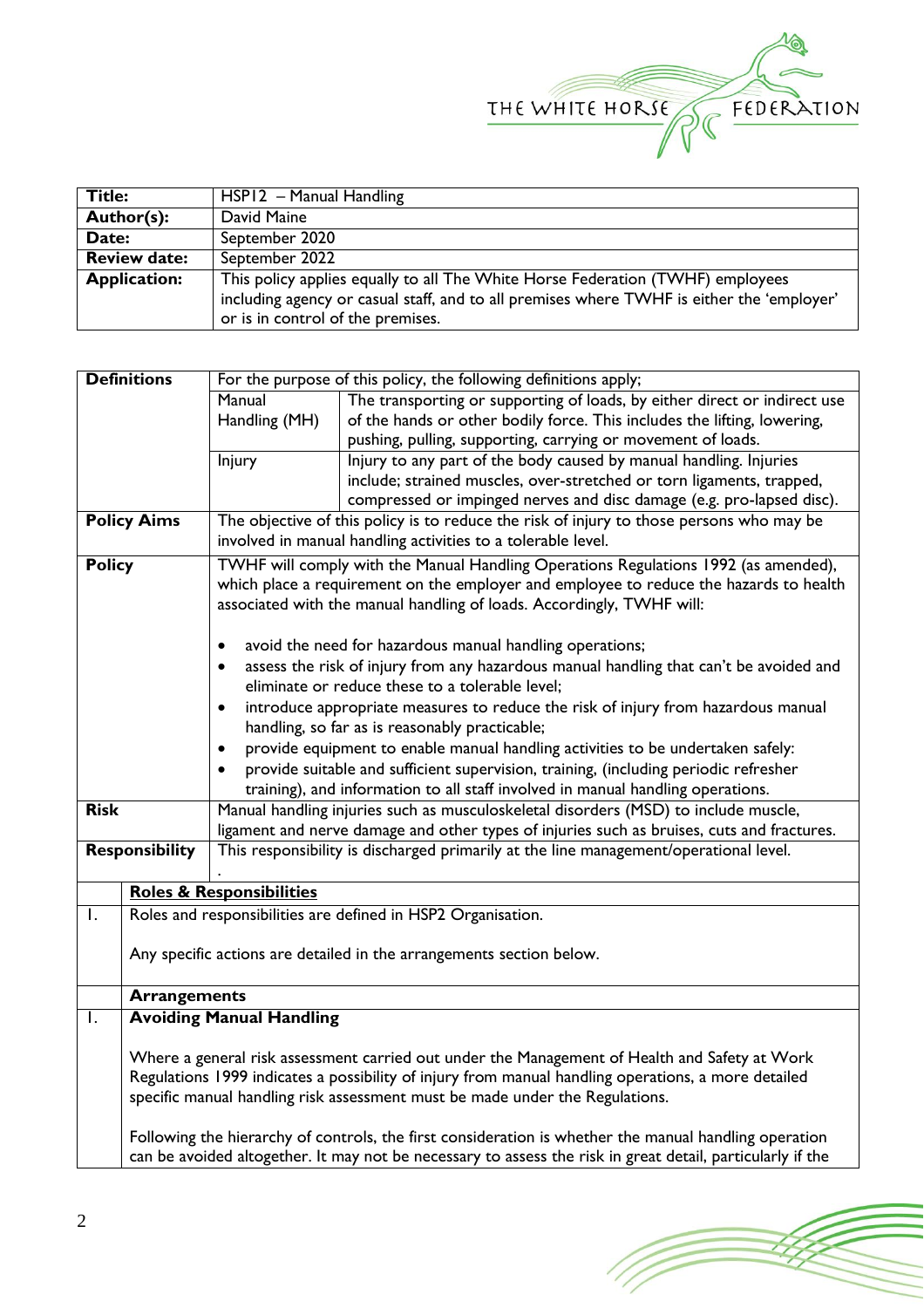

|    | handling operations can easily be avoided or the appropriate steps to reduce any risk of injury to the<br>lowest level reasonably practicable are obvious.                                                                                                                                                                                                    |  |  |  |  |  |  |
|----|---------------------------------------------------------------------------------------------------------------------------------------------------------------------------------------------------------------------------------------------------------------------------------------------------------------------------------------------------------------|--|--|--|--|--|--|
|    | Try and avoid, where reasonably practicable, those activities that involve, or may involve, a risk of<br>injury. This can be done in two ways:                                                                                                                                                                                                                |  |  |  |  |  |  |
|    | <b>Elimination</b> - This can often be achieved by redesigning the activity to reduce the need for moving<br>and handling e.g. can the task be brought to the load rather than moving the load.                                                                                                                                                               |  |  |  |  |  |  |
|    | Automating/mechanising - Consideration should be given to the use of lifts, hoists, conveyers or<br>other aids to move loads. However this can lead to other risks being created because of the use of<br>lifting or moving equipment which would then need to be assessed.                                                                                   |  |  |  |  |  |  |
| 2. | <b>Manual Handling Risk Assessment</b>                                                                                                                                                                                                                                                                                                                        |  |  |  |  |  |  |
|    | Where it is not possible to avoid the moving and handling activity, conduct a manual handling risk<br>assessment.                                                                                                                                                                                                                                             |  |  |  |  |  |  |
|    | The primary purpose of your assessment is to identify the significant risks (rather than the trivial risks)<br>in order to determine the controls, which are appropriate to manage the risks. The assessment looks<br>at the following areas that need to be considered i.e. the load, the individual, the task, the environment<br>and the physical factors: |  |  |  |  |  |  |
|    | The Task: does it involve twisting, stooping, bending, excessive travel, pushing, pulling or precise<br>$\bullet$<br>positioning of the load, sudden movement, inadequate rest or recovery periods, team handling<br>or seated work?                                                                                                                          |  |  |  |  |  |  |
|    | The Individual: Does the individual require unusual strength or height, are they pregnant,<br>$\bullet$<br>disabled or suffer from health a problem, or require specialist knowledge or training?                                                                                                                                                             |  |  |  |  |  |  |
|    | The Load: is it heavy, unwieldy, difficult to grasp, sharp, hot, cold, difficult to grip, are the<br>$\bullet$<br>contents likely to move or shift?                                                                                                                                                                                                           |  |  |  |  |  |  |
|    | The <b>Environment</b> is the activity affected by space constraints; uneven, slippery or unstable<br>$\bullet$<br>floors, and variations in floor levels; extremely hot, cold, humid, poor lighting, poor ventilation,<br>gusty winds, clothing or PPE that restricts movement?                                                                              |  |  |  |  |  |  |
|    | See HSF 12.1 for Manual Handling Risk Assessment Template                                                                                                                                                                                                                                                                                                     |  |  |  |  |  |  |
|    | Reducing the risk of activity                                                                                                                                                                                                                                                                                                                                 |  |  |  |  |  |  |
|    | It is important that appropriate actions are taken to reduce the risk of injury by putting into place<br>suitable controls which will have been identified through the assessment process. These may be related<br>to the specific areas that the manual handling assessment considers, or more general issues such as staff<br>training.                     |  |  |  |  |  |  |
|    | <b>Handling aids</b>                                                                                                                                                                                                                                                                                                                                          |  |  |  |  |  |  |
|    | Examples of handling aids include:                                                                                                                                                                                                                                                                                                                            |  |  |  |  |  |  |

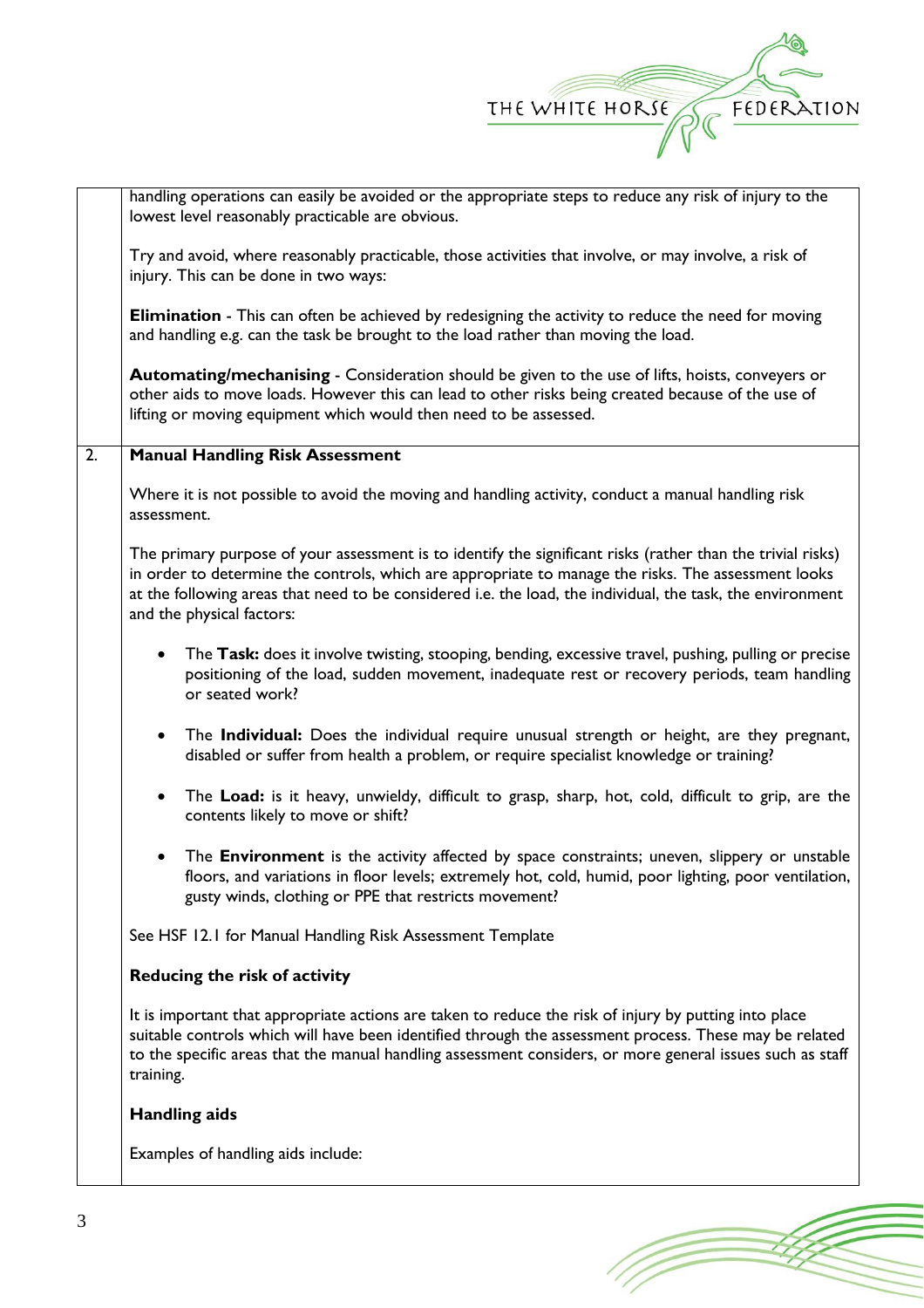

2. GRA 12.1 Manual Handling